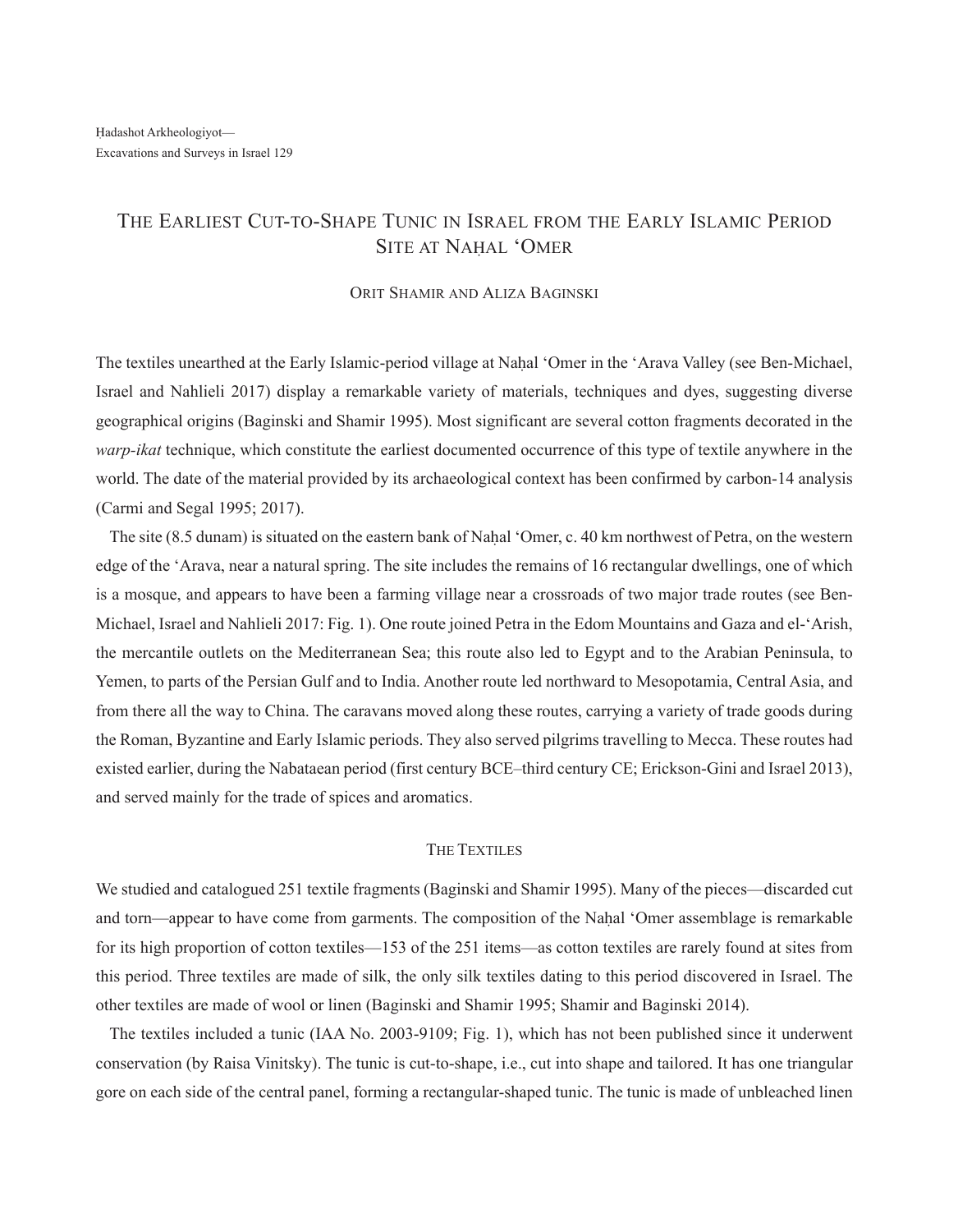in S-spun plain weave, with each side (back and front) made of two layers: one is crude, probably the back of the tunic, 16/12 threads per cm, and the other is delicate, 21/14 threads per cm, probably the front of the tunic.

The gored tunic consists of a central panel made of a vertical piece of cloth (preserved length 73 cm, 23 cm wide) and side panels, which include triangular panels and sleeves. Each edge of the triangular panel (preserved length 47 cm, 23 cm wide) is seamed to the central panel of the tunic, folded and sewn together. One of the sleeves is cone-shaped (21 cm wide at top, 11 cm wide at the bottom; Fig. 2); its weaving is not dense: 12–17 threads per cm at the warp and 12–13 threads per cm at the weft. The other sleeve is a plain selvedge, preserved in only one fragment that is now separated from the tunic.

Some parts of the tunic are missing or not preserved. It is stained and bears several burn marks. It was probably used until it wore out; the missing parts were possibly cut and used for other purposes.



10 0

Fig. 1. The tunic.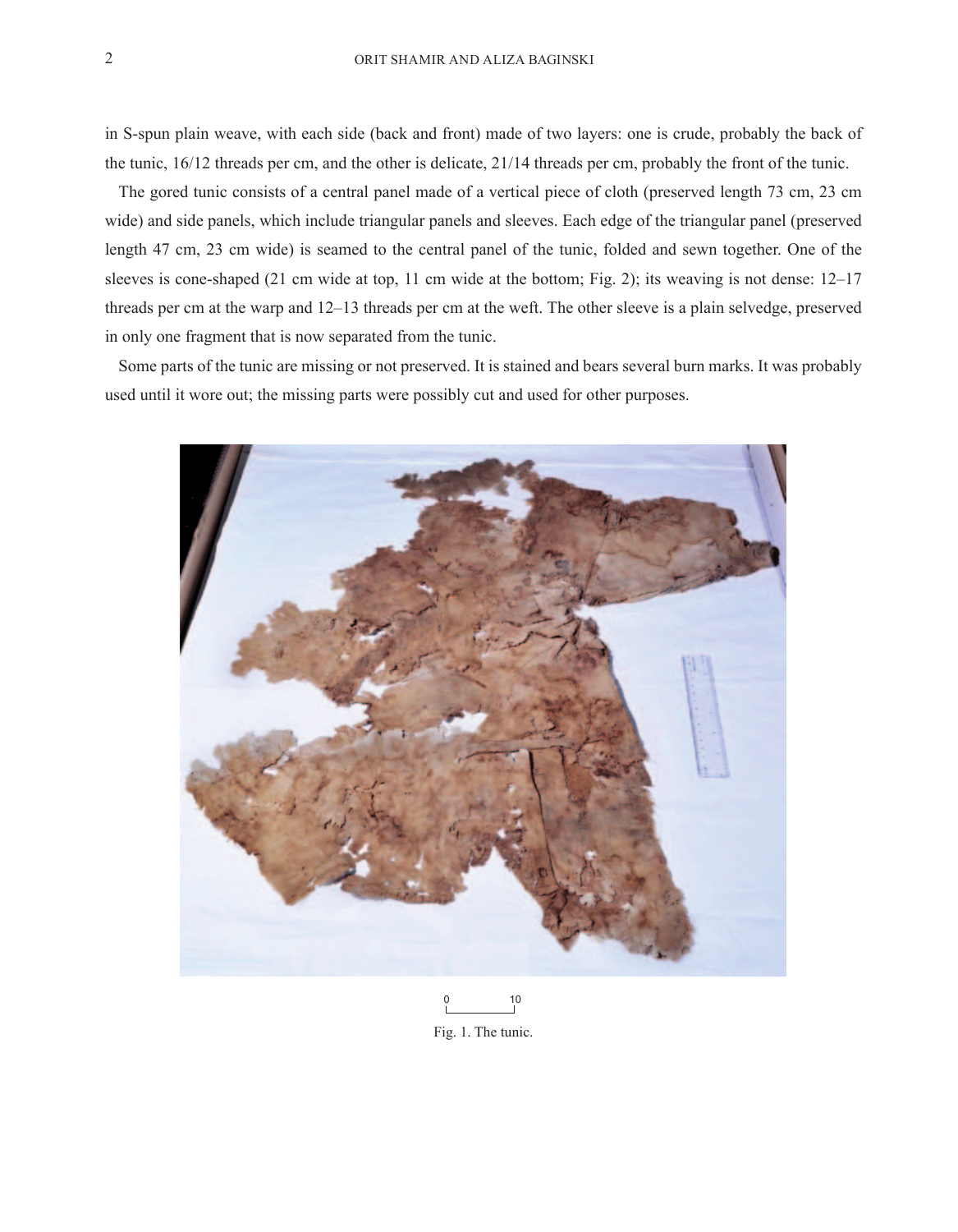

Fig. 2. The tunic: a sleeve. 0 5

#### **DISCUSSION**

Cut-to-shape tunics can be divided into two groups according to their cut: straight tunics, which were cut and sewn to form a cylindrical tube of cloth (e.g., at Naqlum: Czaja-Szewczak 2002:177); and tunics with gores forming a cone-like shape (e.g., at Arsinoe—Fluck 2014:15; Qasr Ibrim—Crowfoot 2011:13, 22; Halabiyeh— Pfister 1951:7–13; West Africa—Bolland 1991). Triangular gores were used in the lower parts of the side seams, each usually composed of two triangular panels made of the same cloth as the ground weave. The sleeves, if any, were made from separate pieces (Czaja-Szewczak 2002:182; Shamir 2005; 2015).

Cutting cloth to shape is not necessarily a later technique than weaving to shape. Alongside chronology, geography and culture were also factors of influence. Minoan Cretan Bronze Age women based their clothing on cutting and tailoring (Barber 1991:315; 1994:141). During the Bronze Age in northern Europe there were also garments cut-to-shape; Hald (1980:338) suggests that the colder northern climate required clothing that fit more closely than in the sunny south.

The classical Mediterranean tradition of weaving clothes to shape lingered on in Egypt until well after the Arab invasion (Granger-Taylor 1982:22; 1983). Cutting-to-shape can be seen, for instance, at the beginning of the seventh century CE at Halabiyeh, and at Krokodilopolis during the seventh–eighth centuries CE (Pfister 1951:9,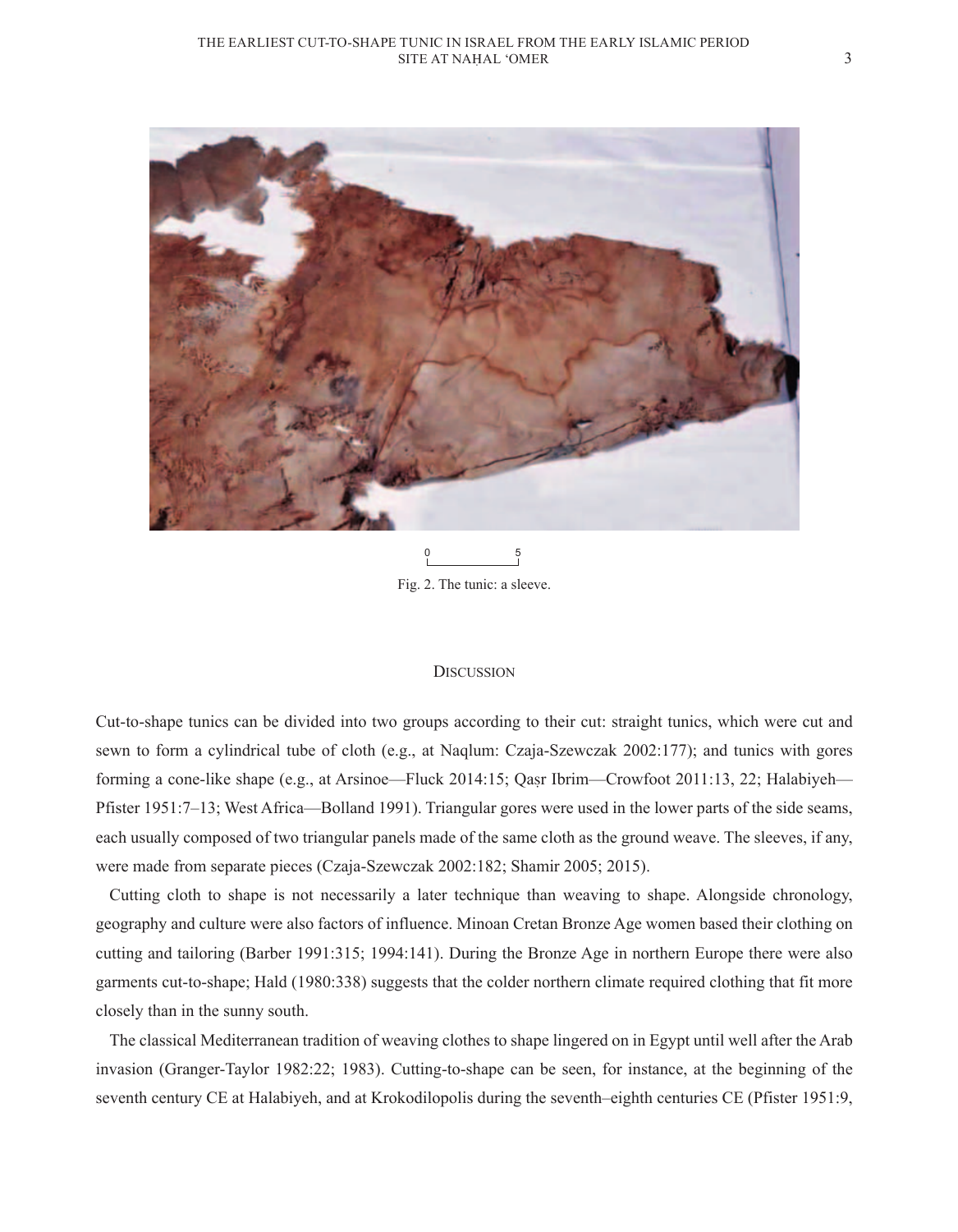Nos. 4, 5; Fluck and Mälck 2007:153; Shamir 2015:54). It became more common following the Arab expansion, and within two hundred years it became predominant (Granger-Taylor 1983).

The tunic from Nahal 'Omer is the earliest evidence in the Land of Israel of a cut-to-shape tunic, representing a transition from the 'woven-to-shape' tunics of the Roman and Byzantine periods (Shamir 2013) to the 'cut-toshape' tunics of the Early Islamic period and onward.

Twenty-Five cut-to-shape tunics are known from the eighth–ninth centuries CE at Qasr el-Yahud, situated along the Jordan River, near the Monastery of Saint John the Baptist; the sleeves of these tunics, if any, were also made from separate pieces (Shamir 2005; 2015). 'Cut-to-shape' tunics with gores and narrow panels from a later date―the early ninth to the late thirteenth centuries CE―were found at Jebel Quruntul (Qarantal), Cave 38. These belong to an assemblage of cut and sewn Medieval textiles found in the Judean Desert (Baginski and Shamir 2001; Shamir and Baginski 2012; 2013).

#### **SUMMARY**

Preserved by the arid climate, most of the textile material, much of which had been cut into small pieces, were discovered in middens (waste dumps); basketry and cordage items were also found. Only a few samples were recovered from the ruins of the buildings. The small number of textiles and other artefacts, including simple and poor ceramic vessels found in association with these buildings, indicate that the site was used only for a limited period, the Early Islamic period (see Ben-Michael, Israel and Nahlieli 2017); the village was abandoned when the route from Petra to Gaza changed its path, moving away from Nahal 'Omer. It is probable that the site provided caravans with shelter, water, fodder and other amenities. This village probably offered a welcome relief, as longdistance caravan trade was fraught with dangers, such as winter torrents, intense summer heat and limited water sources (Erickson-Gini and Israel 2013:25). The various types of fabrics reflect the clothing used not only by the inhabitants of the site but also those worn by the travelers.

#### **REFERENCES**

Baginski A. and Shamir O. 1995. Early Islamic Textiles, Basketry and Cordage from Naḥal 'Omer, Israel. *'Atiqot* 26:21–42. Baginski A. and Shamir O. 2001. The Textiles, Basketry and Cordage from Qarantal Cave V38: The First Medieval Assemblage

Discovered in Palestine. *Archaeological Textiles Newsletter* 32:19–20.

Barber E.J.W. 1991. *Prehistoric Textiles*. Princeton.

Barber E.J.W. 1994. *Women's Work: The First 20,000 Years: Women, Cloth and Society in Early Times*. New York.

Ben-Michael J., Israel Y. and Nahlieli D. 2017. Naḥal 'Omer: A Village from the Early Islamic Period in the 'Arava. *HA-ESI* 129 (5 Nov.). http://www.hadashot-esi.org.il/Report\_Detail.aspx?id=25325 (accessed 5 Nov. 2017) (Hebrew).

Bolland R. 1991. *Tellem Textiles: Archaeological Finds from Burial in Mali's Bandiagara Cliff.* Leiden.

Carmi I. and Segal D. 1995. Radiocarbon Dating of Early Islamic Textiles in the 'Arava Valley. *'Atiqot* 26:55–56.